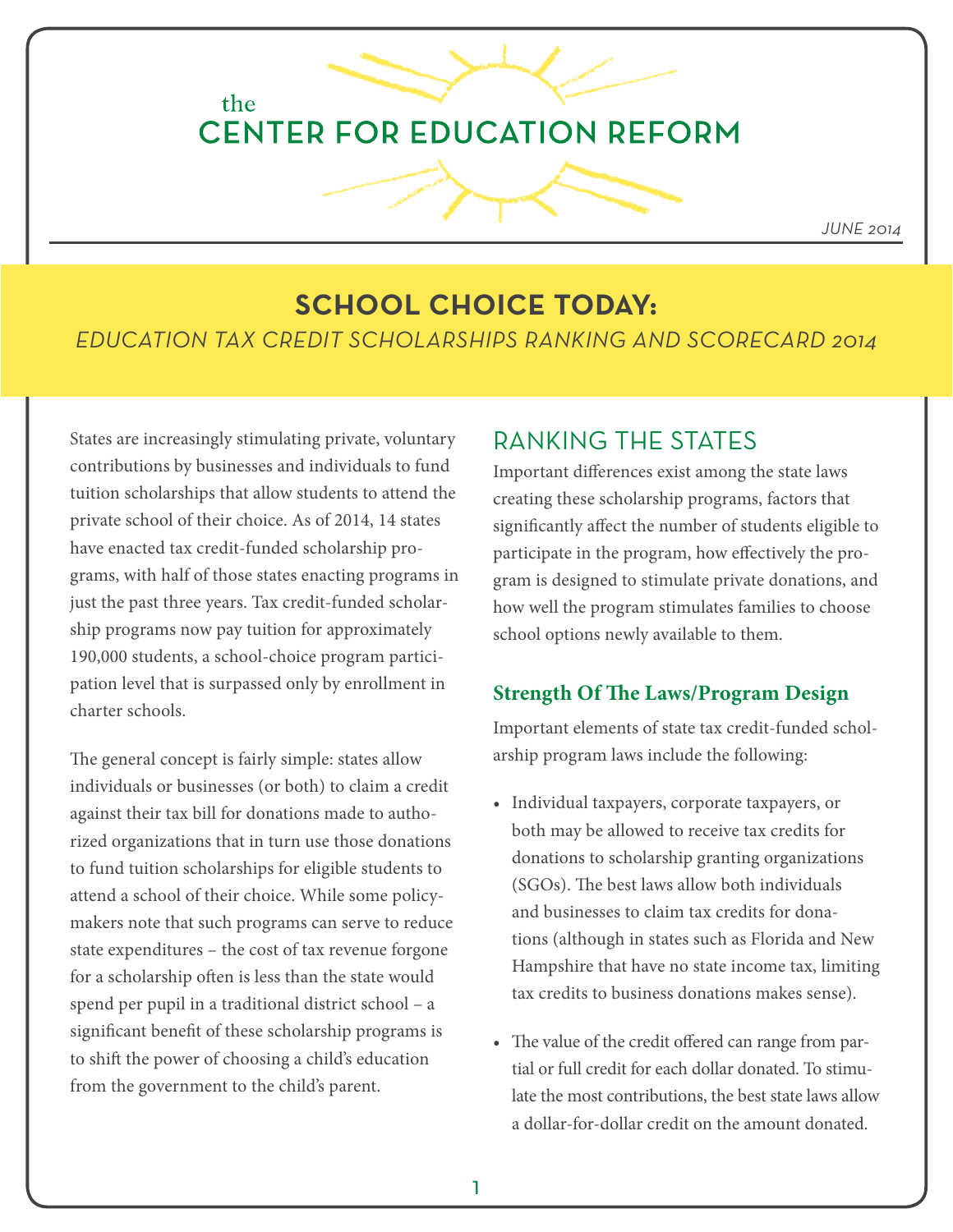- The best state laws allow scholarships to be awarded to any student. Other laws allow scholarships to be awarded only to students from lowerincome families, only to students attending failing schools, only to special needs students, or other specially situated students.
- To make enrollment in private schools or tuitioncharging out-of-district public schools a practical reality, the best programs allow scholarships to cover a student's full cost of tuition.
- Good state laws preserve the current level of autonomy enjoyed by private schools over their educational programs while they participate in the program. Other laws impose new restrictions on participating private schools as a condition of participation, including eligibility requirements, testing mandates, and educational content or course requirements.

• States may choose to merely dip their toes into the school choice pool by severely limiting the total dollar amount that is allocated to the tax credit program, or they may set a generous budgetary cap that allows for demand-triggered annual increases.

The differences among state laws are significant – they affect the depth and breadth of the scholarship program, and thus impact how effectively these programs truly give parents the power to choose the best school option for their children. The Center for Education Reform has analyzed each state tax creditfunded scholarship law, grading them and ranking them according to their strength. The results appear in the table below; a discussion of the methodology with a link to the detailed scoring rubric follows.

### **SCHOOL CHOICE TODAY:**  EDUCATION TAX CREDIT SCHOLARSHIPS RANKING AND SCORECARD 2014

| <b>GRADE</b>                                                   | <b>STATE</b> | <b>POINTS</b><br>(out of 80) | <b>COMMENTS</b>                                                                                                                                                                                                                                                                                                                                                                                                                                                                                                                                                                                         |  |  |  |
|----------------------------------------------------------------|--------------|------------------------------|---------------------------------------------------------------------------------------------------------------------------------------------------------------------------------------------------------------------------------------------------------------------------------------------------------------------------------------------------------------------------------------------------------------------------------------------------------------------------------------------------------------------------------------------------------------------------------------------------------|--|--|--|
| $\overline{A}$<br>$(>80\% \text{ of }$<br>available<br>points) | Arizona      | 90%<br>$(72 \text{ pts})$    | Arizona – the first state to dive into the tax credit-funded scholarship pool – leads<br>the nation, encouraging the greatest breadth of participation by both students<br>and donors. It is expected that the automatic escalator clause, which increases the<br>amount of tax credits allowed by 20 percent in a subsequent year whenever the cur-<br>rent year's total allocation is reached, will increase the size of the program in future<br>years in ways that will only increase Arizona's rating. The program could be made<br>stronger by allowing a higher tax credit to individual donors. |  |  |  |
|                                                                | Florida      | 82.5%<br>$(66 \text{ pts})$  | Already with a strong law, Florida moved this year to address a few areas of weak-<br>ness: increasing the income eligibility for families wanting to participate; and, drop-<br>ping a requirement that only students enrolled in public schools qualify for scholar-<br>ships. Florida's automatic escalator clause increases the program size by 25 percent<br>whenever at least 80 percent of the allowable credits are claimed in a given year.                                                                                                                                                    |  |  |  |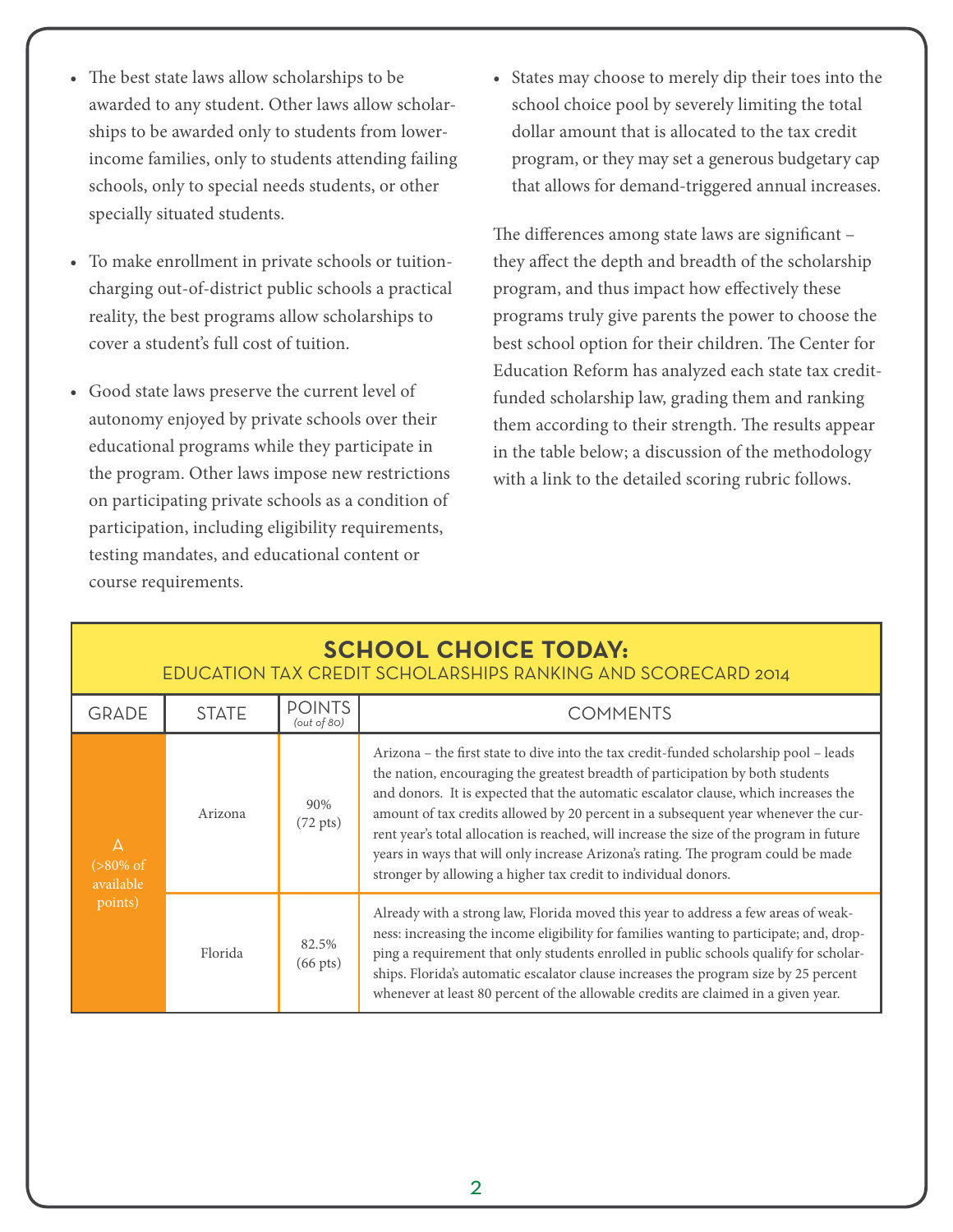| <b>GRADE</b>                                                       | <b>STATE</b>   | <b>POINTS</b><br>(out of 80)  | <b>COMMENTS</b>                                                                                                                                                                                                                                                                                                                                                                                                                                                                                                                                 |  |  |  |  |
|--------------------------------------------------------------------|----------------|-------------------------------|-------------------------------------------------------------------------------------------------------------------------------------------------------------------------------------------------------------------------------------------------------------------------------------------------------------------------------------------------------------------------------------------------------------------------------------------------------------------------------------------------------------------------------------------------|--|--|--|--|
| $\overline{B}$<br>(earned<br>70.0-79.9%<br>of available<br>points) | Georgia        | 78.8%<br>$(63 \text{ pts})$   | For the most part a relatively strong program, Georgia's law suffers most<br>significantly from being too small - too low an amount allocated for the total tax<br>credit pool, and as a result too few students able to benefit from the program.                                                                                                                                                                                                                                                                                              |  |  |  |  |
|                                                                    | Pennsylvania   | 72.5%<br>(58 <sub>pts</sub> ) | More students participate in Pennsylvania's tax credit-funded scholarship program<br>than in any other state. Yet, only slightly more than half of the total allowed tax<br>credits are claimed, and the state does not allow individuals to claim a credit for<br>donations.                                                                                                                                                                                                                                                                   |  |  |  |  |
|                                                                    | New Hampshire  | 72.5%<br>$(58 \text{ pts})$   | Enacted in 2013, New Hampshire's law suffers from low eligibility thresholds on<br>family income (setting eligibility at three times the reduced-price lunch eligibility<br>rate rather than three times the poverty rate would go a long way to improving<br>this), a low maximum average scholarship size, and a small program size. An<br>automatic escalator clause, increasing the program by 25 percent if 80 percent of the<br>previous year's credit allocation is reached, may grow the program in the future.                         |  |  |  |  |
|                                                                    | Indiana        | 71.3%<br>(57 <sub>pts</sub> ) | Indiana's good policies of having no cap on the maximum credit that can be<br>claimed and allowing scholarships to cover the full cost of tuition are weakened<br>overall by the state's small program size (\$7.5M total), the ability to claim only<br>50 percent of donations as a credit, and relatively low family income-eligibility<br>threshold.                                                                                                                                                                                        |  |  |  |  |
|                                                                    | Virginia       | 71.3%<br>$(57 \text{ pts})$   | Virginia's law restricts claimable credits to 65 percent of donations, falling behind<br>all but two other states. The relatively small program size and lack of an annual<br>automatic escalator clause means that families are dependent upon helpful<br>legislative action if demand calls for this new program (enacted in 2013) to expand.                                                                                                                                                                                                 |  |  |  |  |
| С<br>(earned<br>60.0-69.9%<br>of available<br>points)              | Iowa           | 68.8%<br>$(55 \text{ pts})$   | While several components are solid, Iowa's law ranks an unimpressive 10th of<br>the 14 states in relative total size of its tax credit program, its income-eligibility<br>threshold on family income is low, it allows a credit of only 65 percent of the value<br>of donations made, and its law lacks an automatic escalator clause. The state also<br>requires private schools to administer state exams as a condition of participation,<br>a mandate that pressures schools to change educational content to match state-<br>chosen tests. |  |  |  |  |
|                                                                    | South Carolina | 63.8%<br>$(51 \text{ pts})$   | A newer law (2013), South Carolina allows scholarships only for special needs<br>students, established the strictest cap on the maximum credit allowed (60 percent<br>of liability), and impinges upon private schools' autonomy by, among other things,<br>delineating courses that must be offered (though waivers from this requirement are<br>available).                                                                                                                                                                                   |  |  |  |  |
|                                                                    | Louisiana      | 62.5%<br>$(50 \text{ pts})$   | Louisiana's law ties for second-lowest family income eligibility threshold, restricting<br>access to the program for many families. Requiring that private schools administer<br>state exams as a condition of participation also significantly hurts its ranking.                                                                                                                                                                                                                                                                              |  |  |  |  |
|                                                                    | Oklahoma       | 61.3%<br>$(49 \text{ pts})$   | Although Oklahoma's law offers one of the highest eligibility thresholds on family<br>income (three times reduced-price school meals), it restricts participation to<br>students currently attending a state-categorized failing school, limits the allowable<br>credit to about half of the value of the donation, and restricts individual credits to a<br>low \$2,000.                                                                                                                                                                       |  |  |  |  |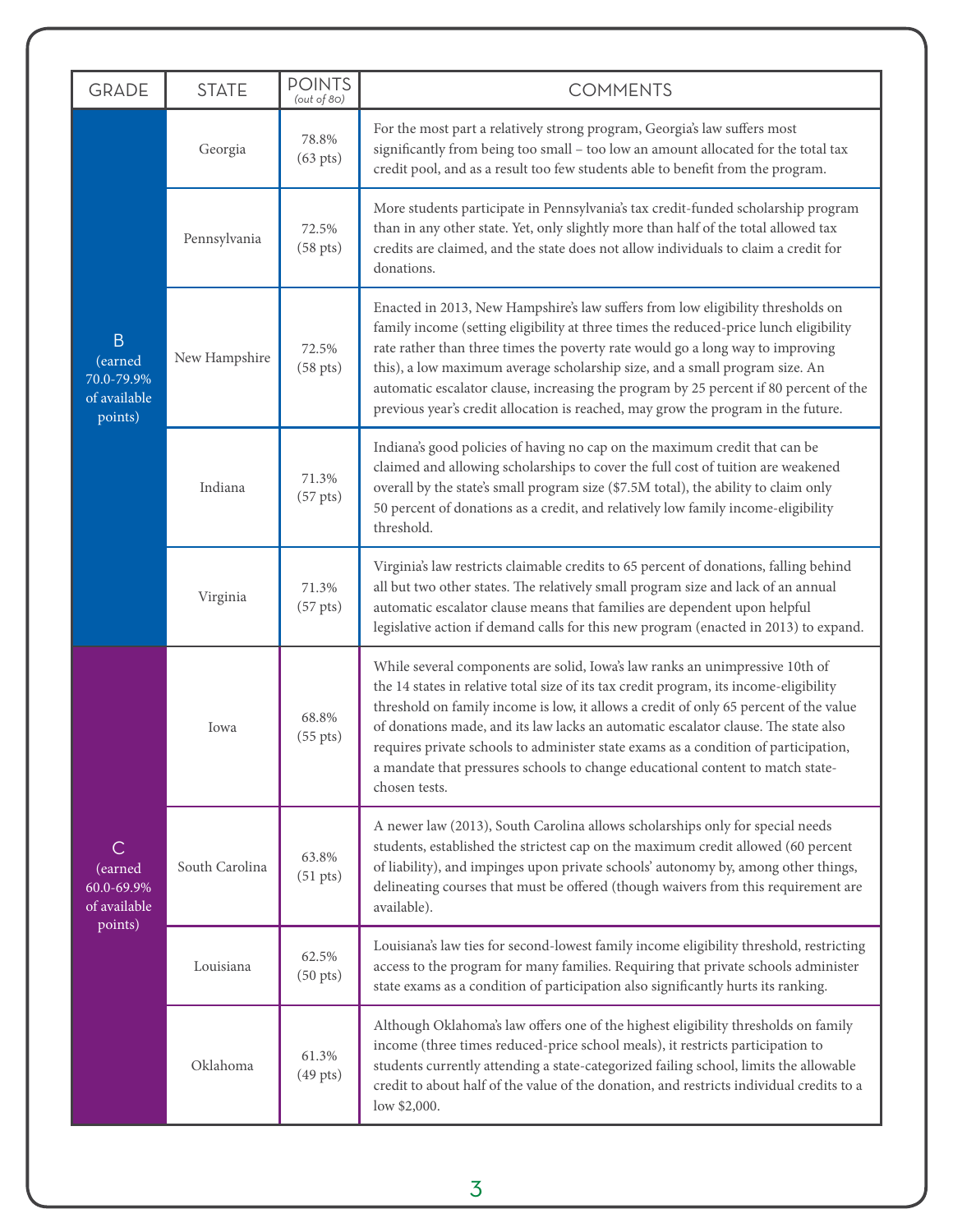| <b>GRADE</b>                         | <b>STATE</b> | <b>POINTS</b><br>(out of 80) | <b>COMMENTS</b>                                                                                                                                                                                                                                                                                                                                                                                                                                                                                                             |  |  |  |  |
|--------------------------------------|--------------|------------------------------|-----------------------------------------------------------------------------------------------------------------------------------------------------------------------------------------------------------------------------------------------------------------------------------------------------------------------------------------------------------------------------------------------------------------------------------------------------------------------------------------------------------------------------|--|--|--|--|
| D<br>$(50.0 - 59.9\%)$<br>of points) | Rhode Island | 58.8%<br>$(47 \text{ pts})$  | While Rhode Island's law allows scholarships to be given to students currently<br>enrolled in any public or private school, failure to allow donations by individuals<br>to qualify for tax credits and a second-lowest income eligibility threshold hurt the<br>law's rating.                                                                                                                                                                                                                                              |  |  |  |  |
|                                      | Kansas       | 52.5%<br>$(42 \text{ pts})$  | Kansas would have done better to model its new (2014) tax credit-funded<br>scholarship program after strong states such as Arizona and Florida rather than enact<br>a law with numerous seriously restrictive provisions: individual donations are not<br>eligible for tax credits; the law is tied for the lowest-in-the-nation income eligibility<br>threshold; and, it allows only partial credit for each dollar donated, for example.                                                                                  |  |  |  |  |
| F<br>$(<50\% \text{ of }$<br>points) | Alabama      | 48.8%<br>$(39 \text{ pts})$  | Joining Kansas as the most recent state to adopt a tax credit-funded scholarship<br>program (2014), Alabama's law suffers from significant design problems: only<br>students currently attending state-labeled failing schools are eligible to participate<br>(regardless of whether any nearby nonfailing school options are available); there are<br>strict limits on the maximum size of the credit that can be claimed, and there are<br>numerous requirements imposed on private schools participating in the program. |  |  |  |  |

## PARTICIPATION AND IMPI EMENTATION

Laws that establish strong tax credit-funded scholarship programs, when effectively implemented, should be able to be validated in part by measuring relative to other states the strength of participation by families in such programs. The better designed the program, the broader and deeper its reach, and the stronger the state's commitment is to it, the greater parents will be empowered with a genuine ability to take advantage of these private donationbacked school choice scholarships.

Three states that recently adopted their tax creditfunded scholarship laws – South Carolina, Kansas, and Alabama – have programs too new to generate and evaluate implementation and participation data. With Kansas and Alabama adopting the two weakest laws in the nation, however, it is unfortunate and unlikely that the standing of these states will improve meaningfully once the data become available. States that are not willing to design laws that give parents true power over their children's education are unlikely to see a significant number of parents participating in and thus benefiting from these programs.

## **Findings**

Strong-law states also posted strong participation and implementation scores. In fact, states with the five highest-rated laws ranked in the top six spots in measures of student and donor participation.

The table below presents the number of students enrolling in a school of choice using tax credit-funded scholarships in each of the 11 states with available data. These figures then are transformed into a percentage of the state's school-aged (5-17 years old) population to control for the size of each state. This measure provides an effective point of comparison on the proportion of parents seizing the power made available to them over their children's education through these programs.

The table also displays a calculation of what portion of the available tax credits under the law were claimed, offering a comparative measure of how well each state has enticed private donations to fund these school-choice scholarship programs.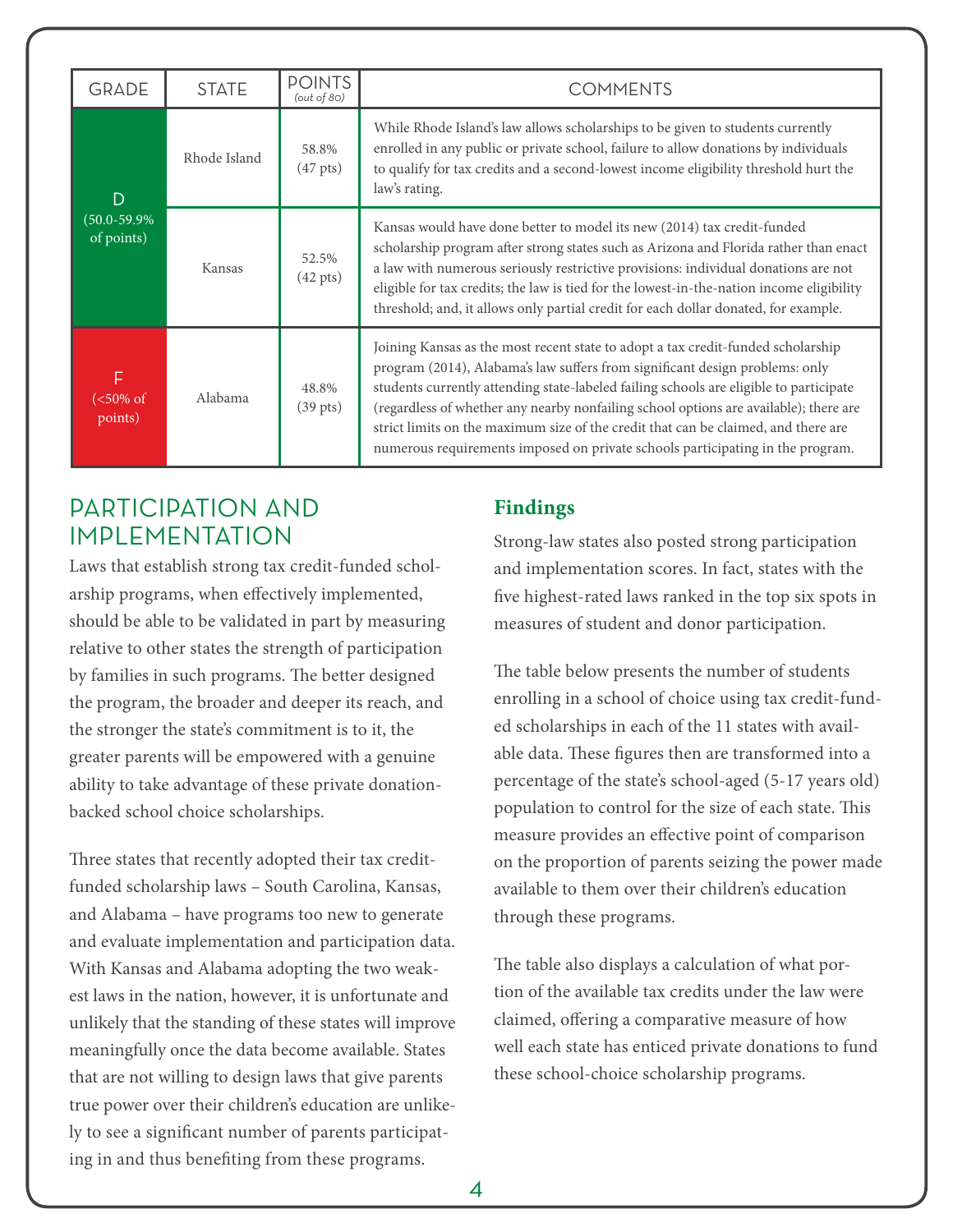| <b>MEASURING PARTICIPATION &amp; IMPLEMENTATION OF STATE LAWS</b><br>FOR TAX CREDIT-FUNDED SCHOLARSHIP PROGRAMS - 2014 |               |                                                                                                                                |                                                                 |                                           |                                                              |                                                        |                                           |                                                                          |                                                                          |  |  |
|------------------------------------------------------------------------------------------------------------------------|---------------|--------------------------------------------------------------------------------------------------------------------------------|-----------------------------------------------------------------|-------------------------------------------|--------------------------------------------------------------|--------------------------------------------------------|-------------------------------------------|--------------------------------------------------------------------------|--------------------------------------------------------------------------|--|--|
|                                                                                                                        |               |                                                                                                                                | <b>STUDENT PARTICIPATION</b>                                    |                                           |                                                              | <b>DONOR PARTICIPATION</b>                             |                                           |                                                                          |                                                                          |  |  |
| RANK                                                                                                                   | <b>STATE</b>  | TOTAL <sup>#</sup><br><b>STUDENTS</b><br><b>ENROLLED</b><br><b>USING TAX</b><br>CREDIT-<br><b>FUNDED</b><br>SCHOLAR-<br>SHIPS* | AS % OF<br><b>TOTAL</b><br><b>AGE 5-17</b><br><b>POPULATION</b> | <b>POINTS</b><br>(OUT<br>OF <sub>10</sub> | <b>TAX</b><br><b>CREDITS</b><br>AWARDED*<br>(1)<br>MILLIONS) | AS % OF<br><b>TOTAL</b><br><b>CREDITS</b><br>AVAILABLE | <b>POINTS</b><br>(OUT<br>OF <sub>10</sub> | % OF<br><b>TOTAL</b><br><b>POINTS</b><br><b>EARNED</b><br>(OUT<br>OF 20) | <b>STRENGTH</b><br>OF LAW<br><b>GRADE</b><br>(% PTS;<br>RANK<br>[OF 14]) |  |  |
| $\mathbf{1}$                                                                                                           | Arizona       | 42,259                                                                                                                         | 4.7%                                                            | 9                                         | \$108.4                                                      | 100%                                                   | 10                                        | 95%<br>$(19 \text{ pts})$                                                | A<br>$(90.0\%;$<br>1st)                                                  |  |  |
| $\overline{2}$                                                                                                         | Florida       | 59,674                                                                                                                         | 2.7%                                                            | 6                                         | \$286.3                                                      | 100%                                                   | 10                                        | 80%<br>$(16 \text{ pts})$                                                | $\mathbf{A}$<br>$(82.5\%;$<br>2nd)                                       |  |  |
| 3                                                                                                                      | Iowa          | 10,475                                                                                                                         | 2.6%                                                            | 5                                         | \$13.5                                                       | $100% +$                                               | 10                                        | 75%<br>$(15 \text{ pts})$                                                | $\mathcal{C}$<br>$(68.8\%;$<br>8th)                                      |  |  |
| $\overline{4}$                                                                                                         | Pennsylvania  | 60,619                                                                                                                         | 3.9%                                                            | 7                                         | \$84.8                                                       | 57%                                                    | 5                                         | 60%<br>$(12 \text{ pts})$                                                | $\mathbf{B}$<br>$(72.5\%;$<br>4th)                                       |  |  |
| 5                                                                                                                      | Georgia       | 13,285                                                                                                                         | 1.0%                                                            | $\overline{2}$                            | \$48.1                                                       | 83%                                                    | 8                                         | 50%<br>$(10 \text{ pts})$                                                | B<br>$(78.8\%;$<br>3rd)                                                  |  |  |
| 6                                                                                                                      | Indiana       | 4,638                                                                                                                          | 0.5%                                                            | $\mathbf{1}$                              | \$6.4                                                        | 85%                                                    | 8                                         | 45%<br>$(9$ pts)                                                         | $\, {\bf B}$<br>$(71.3\%;$<br>6th)                                       |  |  |
| $\overline{7}$                                                                                                         | Rhode Island  | 408                                                                                                                            | 0.3%                                                            | $\mathbf{1}$                              | \$1.7                                                        | 33%                                                    | 3                                         | 20%<br>(4 <i>pts</i> )                                                   | ${\bf D}$<br>$(58.8\%;$<br>12th)                                         |  |  |
| 8                                                                                                                      | New Hampshire | 103                                                                                                                            | $0.1\%$                                                         | $\mathbf{1}$                              | \$0.1                                                        | 3%                                                     | $\mathbf{1}$                              | 10%<br>(2 <i>pts</i> )                                                   | $\, {\bf B} \,$<br>$(72.5\%;$<br>5th)                                    |  |  |
| 9                                                                                                                      | Oklahoma      | 467                                                                                                                            | $0.1\%$                                                         | $\mathbf{1}$                              | \$0.4                                                        | $8\%$                                                  | $\mathbf{1}$                              | $10\%$<br>(2 <i>pts</i> )                                                | $\overline{C}$<br>$(61.3\%;$<br>11th)                                    |  |  |
| 10                                                                                                                     | Virginia      | 275                                                                                                                            | $0.0\%$                                                         | $\boldsymbol{0}$                          | \$1.2                                                        | 5%                                                     | $\mathbf{1}$                              | $5\%$<br>(1 <sub>pts</sub> )                                             | $\, {\bf B} \,$<br>$(71.3\%;$<br>7th)                                    |  |  |
| $11\,$                                                                                                                 | Louisiana     | $15\,$                                                                                                                         | $0.0\%$                                                         | $\mathbf{1}$                              | \$0.0                                                        | $0\%$                                                  | $\boldsymbol{0}$                          | 5%<br>(1 <sub>pts</sub> )                                                | ${\bf C}$<br>$(62.5\%;$<br>10th)                                         |  |  |

*\*Most recent publicly reported data available*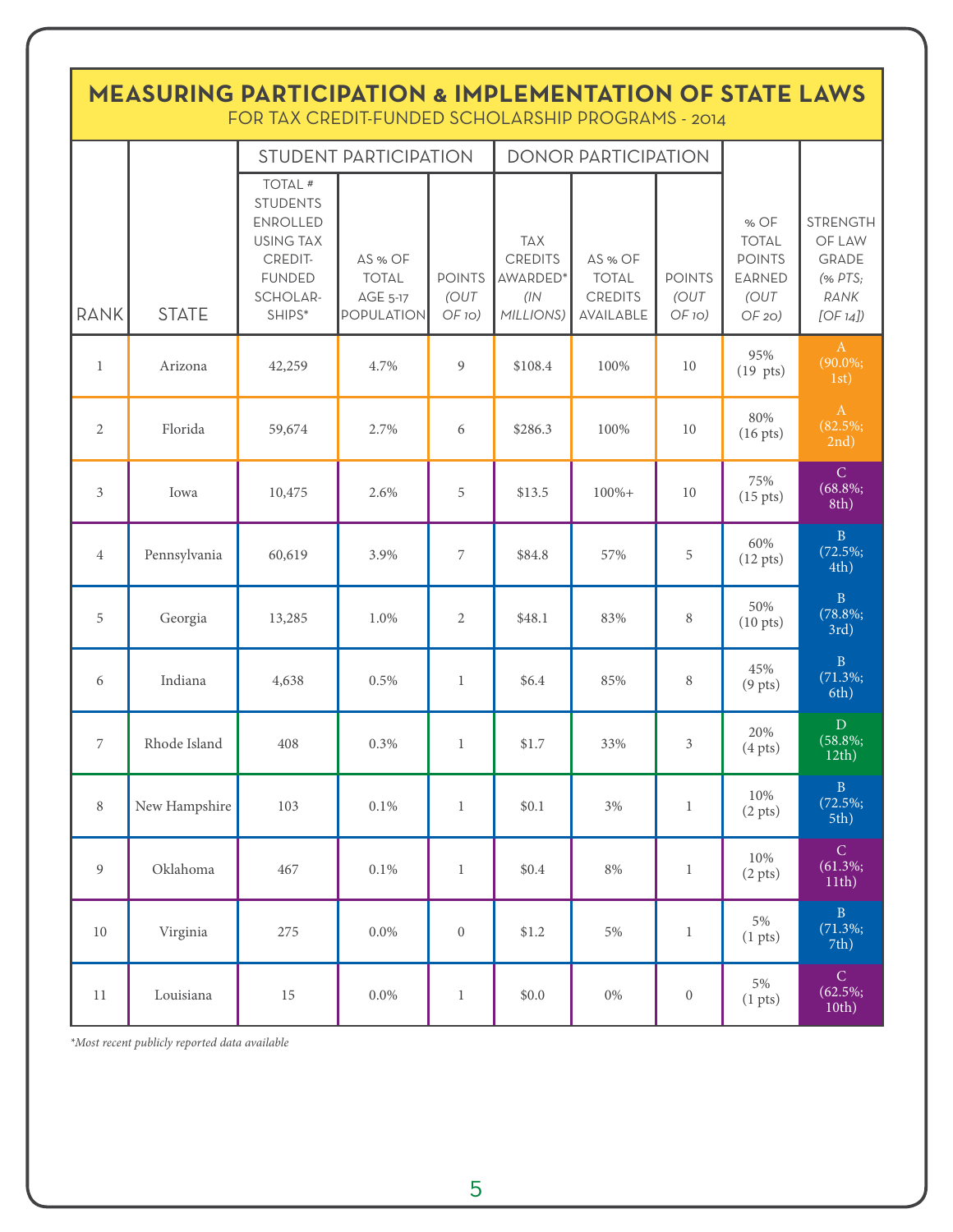### **Top-Scorers: Arizona and Florida**

The commitment of Arizona and Florida, the two strongest-law states, to school choice is evident by the participation of students and donors in their tax credit-funded scholarship programs. Both states have awarded the total amount of tax credits available, thus generating the maximum amount of private charitable donations possible to scholarship programs. Both states also have demand-based automatic escalator clauses, meaning that the total amount of tax credits available will automatically increase next year by 20 percent in Arizona and by 25 percent in Florida, making tens of thousands of new school choice scholarships available to students. With more than 100,000 students combined already enrolling in private schools on tax credit-funded tuition scholarships, these two states continue to lead the nation on this component of reform, putting a significant amount of power in education directly into the hands of parents.

#### **Worthy Efforts: Iowa, Pennsylvania, and Georgia**

Iowa – a C-graded state on its law, ranking 7th of 14 states overall, scores very well on implementation, doling out every dollar (and then some) available to be claimed as a tax credit for donations to scholarships. With the fourth-highest student participation rate out of the active states, the Hawkeye State would do well to immediately increase its commitment to these tax credits and to amend its law to include an automatic escalator to address future demand.

Although Pennsylvania enrolls the greatest number of tax credit-funded scholarship students in private schools (the second-greatest proportion of schoolaged kids, next to Arizona), it has done a shoddy job of enticing businesses to donate: only about half of the allowable credits were claimed in the latest reporting year. Opening-up the tax credit program to

individual donors would strengthen both the state's law itself as well as its implementation score.

While Georgia's strong law design has encouraged a good proportion – 83 percent – of its available tax credits to be claimed, the program remains relatively small to score well on the number of students reached. Here, scholarships are offered to only about one-third the proportion of its school-aged population as is found in the next highest-ranked state on this measure (Iowa).

#### **Middlin': Indiana**

B-graded, top-five state Indiana doesn't rank more than middle-of-the-pack when it comes to participation. Though 85 percent of available tax credits are claimed, the program is so small that it offers alternatives for fewer than 5,000 students, about one-half of one percent of the state's school-aged population.

#### **Need to Try Harder: Rhode Island, New Hampshire, and Oklahoma**

Maybe it's doing the best it can with a poorly designed (D-graded) law, but Rhode Island's spending only one-third of the budget it allocated for tax credits and awarding scholarships to only 400 students doesn't look as if there's much of an effort at all.

Implementing its program just in 2013, donors in New Hampshire may be still getting used to this new route to educational liberty as less than one percent of the available credits were claimed. Another year should provide better insight on whether the Granite State's tight restrictions on amount of tax credit that can be claimed by business donors is the reason for its current lackluster participation performance.

The design flaws in Oklahoma's law – barely making it across the line to earn a grade of C – are manifesting in its lousy participation and implementation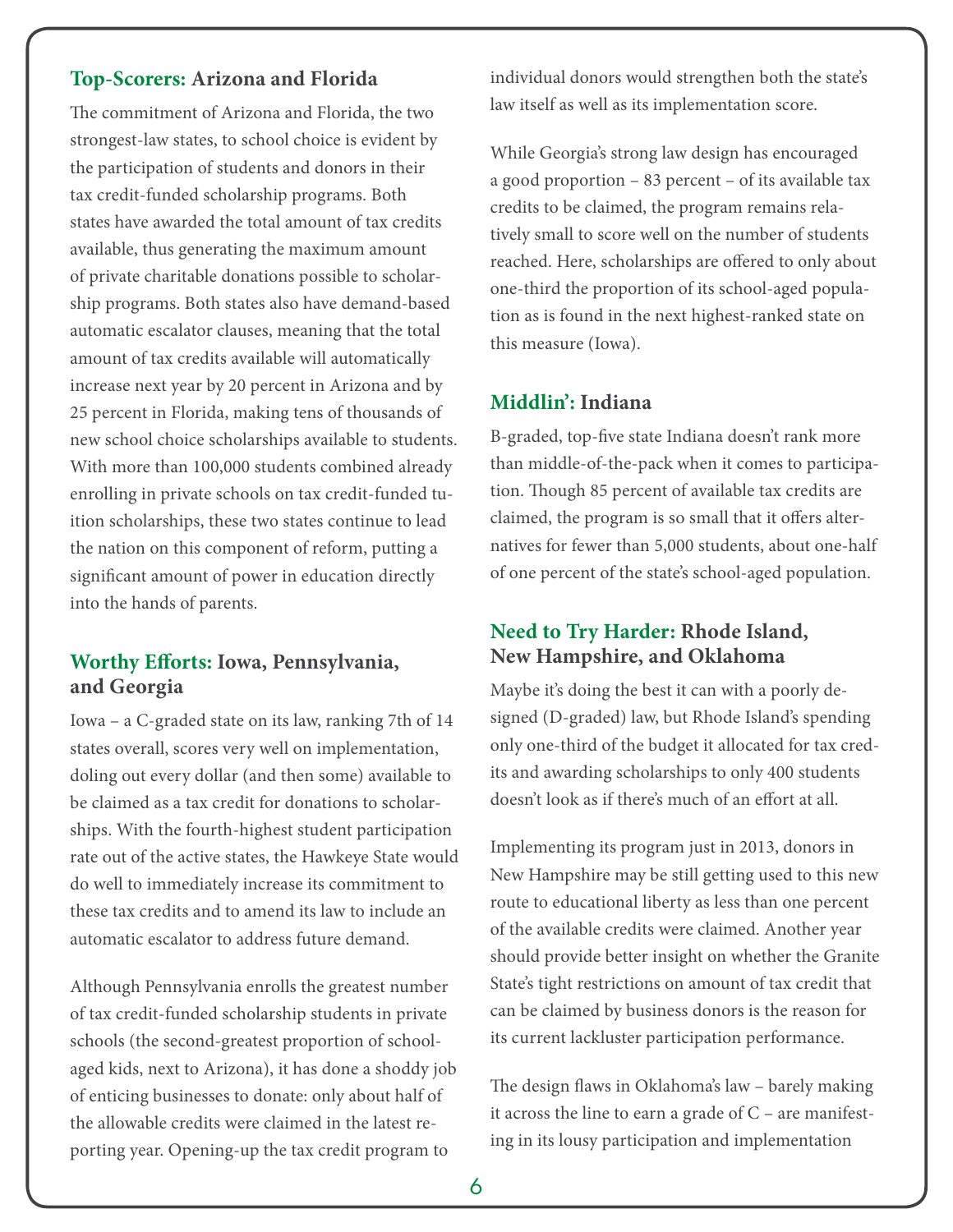scores. Restricting access to the program to only students in failing schools has resulted in the state allocating merely 8 percent of its total available tax credits and awarding fewer than 500 scholarships. Hardly a noteworthy program.

### **Bottom of the Heap: Virginia and Louisiana**

Giving it the benefit of the doubt, maybe Virginia's implementation and participation problems on what is otherwise a decently designed law is due to its relative newness – the tax credit-funded program was implemented in 2013. Another year should reveal whether the state's low credit claim rate – 65 percent of the value of the donation, the third-worst rate of all states – and its relatively small program size are truly to blame.

Louisiana frankly should be ashamed of itself. Something is desperately wrong when the state can manage to have scholarships offered to only 15 students. Fix the law, fix the administration of it, and fix the implementation effort.

## METHODOLOGY FOR STATE RANKINGS

Enabling state laws for tax credit-funded school choice scholarship programs were examined for a variety of characteristics, including student eligibility requirements, the design of the tax credit itself, the overall size of the tax credit program, and the potential impact on the autonomy of private schools that could result for schools that choose to participate in the scholarship program. Implementation elements of each program also were examined and evaluated, including how fully used each program is and how many students participate in each state's program. The methodology is discussed in detail below, and a link to the scoring rubrics used can be linked to here.

### **Eligibility Requirements and Provider Availability**

Tax credit-funded scholarship programs are deemed better the more donors that are eligible to participate, the more students that are eligible to receive scholarships, and the more entities that are allowed to provide schooling choices.

- Programs can allow for donations to be made by and tax credits to be claimed by businesses, by individuals, or by both. State laws are awarded five points each for donations allowed by individuals and by businesses. In states without an income tax, full points (10) are awarded for programs allowing business tax credits for donations to scholarship granting organizations.
- Less restrictive income eligibility criteria on scholarship recipients allow more students from more families to participate. Many states tie student eligibility to some multiple of the poverty level or subsidized meal program eligibility, while several others have no income cap at all. State laws are awarded one point for a familyof-four annual income eligibility standard of \$50,000 or lower, plus one point for each \$10,000 above that up to a maximum of 10 points (states with no income limit earn the maximum points allowed).
- Tax credit-funded programs that make school choice scholarships available to all students have a broader reach than those limiting eligibility to only special needs students, only students attending schools labeled as "failing," or only students currently enrolled in public schools. State laws are awarded four points if scholarships are made available to all income-eligible students, and two points for scholarships made available to students in any of these three subgroups.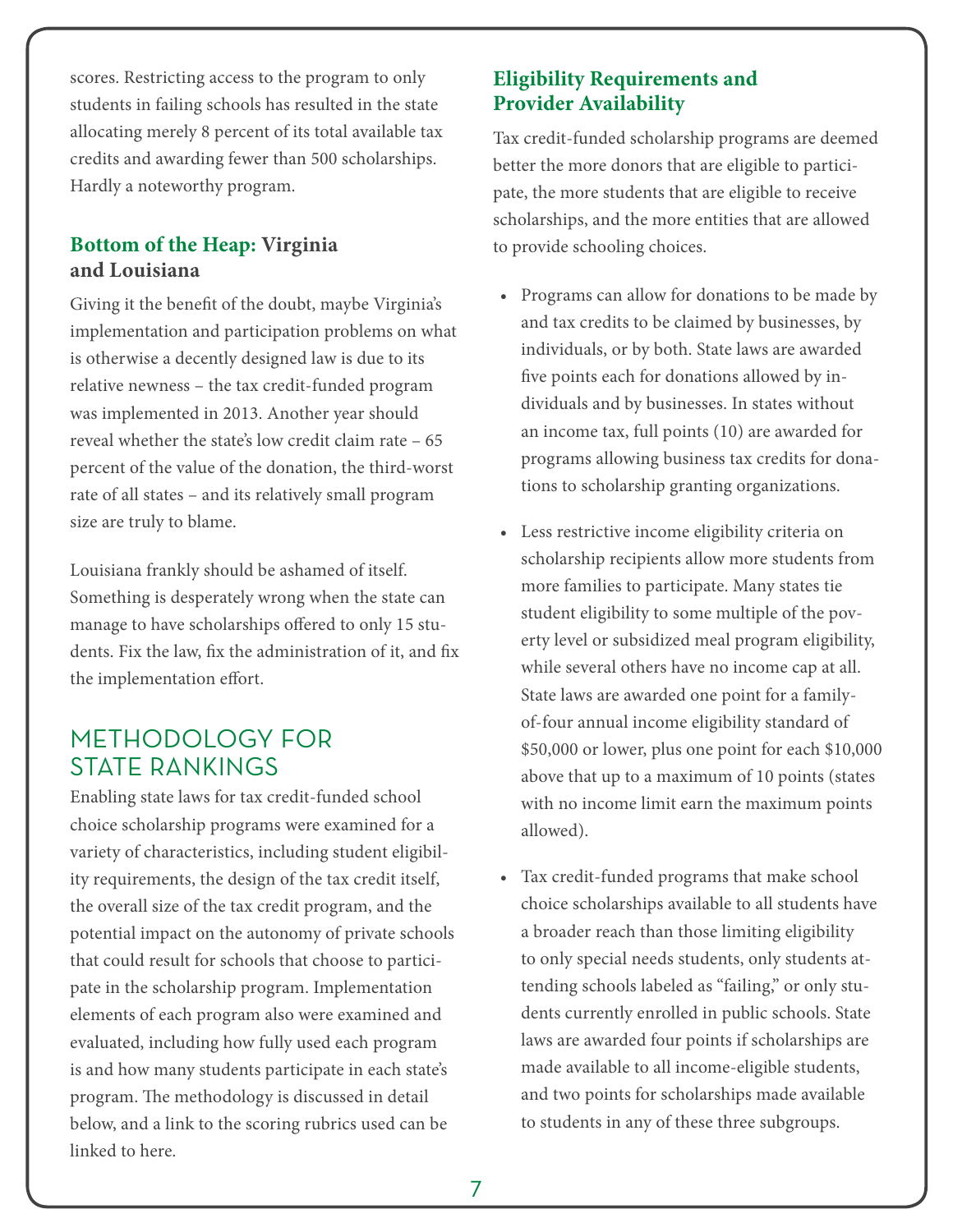• Laws that do not restrict the type of alternative education provider that can participate – notably virtual schools, out-of-district public schools, etc. – allow more opportunities for choice to participating parents. States laws without restrictions on the type of education providers that can participate in the program are awarded the maximum five points in this category, with fewer points awarded when restrictions are incorporated into the law.

### **Tax Credit and Scholarship Design**

Tax credit-funded scholarship programs are deemed better the closer to a dollar-for-dollar credit structure they have, the greater the size of credits allowed to be claimed, and the closer to full-tuition the awarded scholarships are allowed to be.

- Some states allow 100 percent of an individual's or a business's charitable contribution to be claimed as a credit against taxes owed, other states allow only 50 percent of the value of the contribution to be claimed as a credit, and the other states fall somewhere in between. Full points are awarded for those states that allow a full dollar-for-dollar credit to be claimed, with proportionately fewer points awarded to states allowing only a partial percentage of contributions to be claimed as a credit.
- The maximum credit allowed to be claimed for charitable contributions to scholarship-granting organizations varies from state to state, with some allowing 100 percent of the donor's tax liability to be claimed, others using various formulas, and still others fixing a set dollar-value cap. Up to 10 points are awarded based on how generous the maximum credit allowed to be claimed is provided in each state's law.

• Some state laws fix the maximum value of scholarships allowed to be awarded by SGOs. Several simply state that the scholarships to be awarded cannot exceed the full cost of tuition at a receiving private school, while others specify a dollar-value cap. State laws allowing scholarships to equal the full cost of tuition, \$10,000 or greater, or at least 100 percent of the average per-pupil spending amount in a student's host district are awarded full points (10), with points proportionately reduced as allowable scholarship value is reduced.

#### **Preservation of Private School Autonomy**

Tax credit-funded scholarship programs that do not unnecessarily impinge upon the autonomy of private schools are deemed better than those that do. Penalty points are assessed on state laws for: overly restrictive eligibility conditions on participating private schools; mandates for testing that typically drive educational programming; educational content requirements; excessive reporting mandates; and other provisions that encroach upon private school autonomy.

- **Participating School Eligibility.** Basic eligibility requirements – such as that a school must be accredited; that it complies with the state's compulsory attendance laws; that it is approved by the state or by the SGO; etc. – are deemed minimally intrusive on private schools' autonomy. Other mandatory qualifications are deemed to negatively impact autonomy, and can result in states being assessed one penalty point.
- **Testing.** Requiring private schools to administer specific tests, including state standardized tests, could significantly impact the decision of how a private school designs its education program and intrudes unnecessarily – and potentially significantly – on the autonomy of private schools.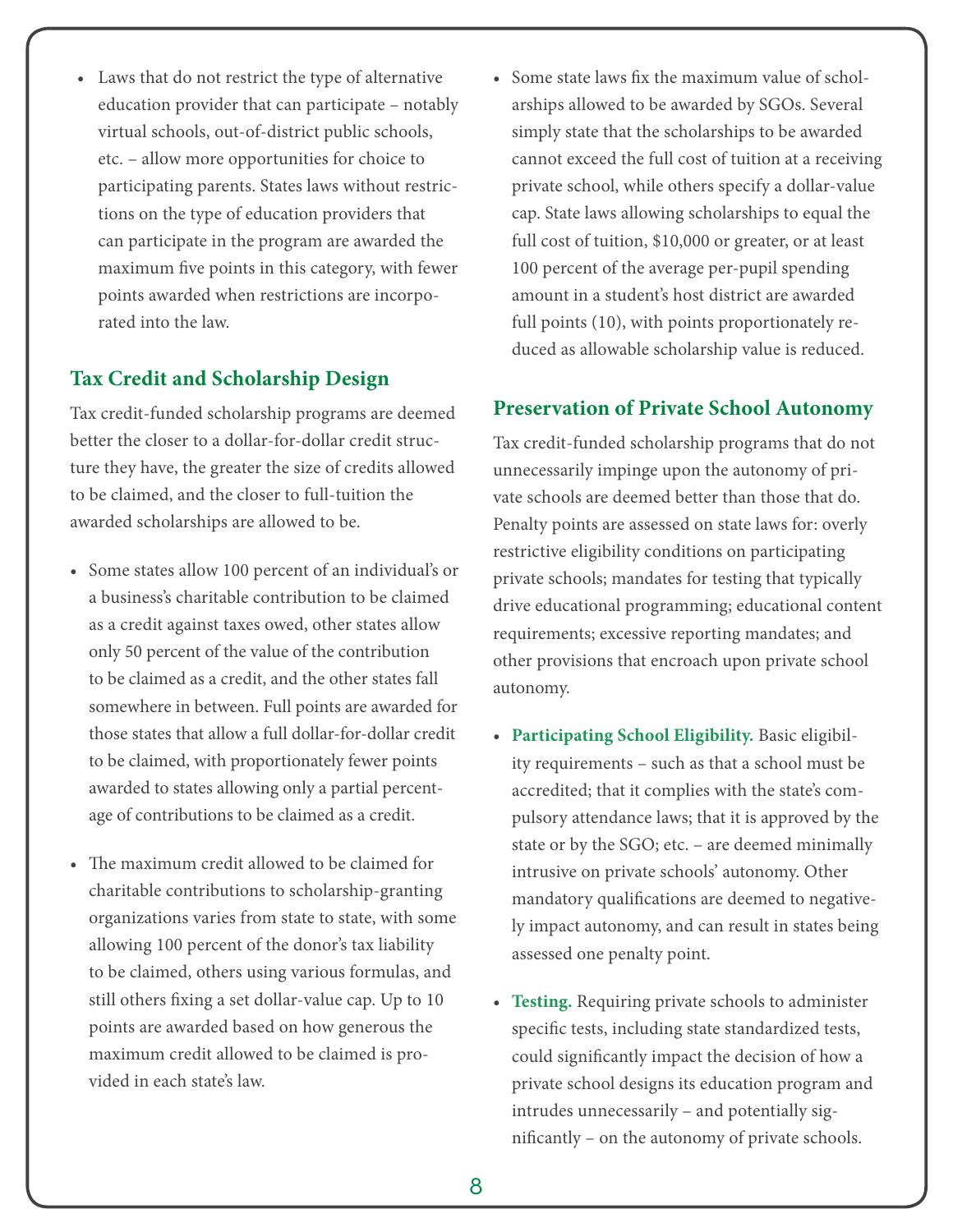Requiring annual testing while providing for options of reasonable assessment tools, however – such as allowing a well-regarded national-normed test of the school's choosing – is acceptable. Up to three penalty points are assessed on states with inflexible testing mandates on participating private schools.

- **Educational Content.** Requirements for private schools to meet specified content requirements in their educational programs as a condition for enrolling tax credit-funded scholarship students is a significant encroachment on private schools' autonomy. Up to three penalty points are assessed on states that impose educational content or course requirements on private schools.
- **Reporting.** Excessive reporting requirements could be onerous and, depending upon the nature of that reporting, could negatively impact autonomy. Basic reporting requirements – such as meeting SGO requirements and reporting student performance data to parents and the state, for example – is deemed acceptable. Excessive and overly burdensome reporting requirements results in states being assessed one penalty point.
- **Other.** Some states impose other operational, compliance, and/or financial reporting requirements or activities. Up to two penalty points are assessed on states with additional burdensome reporting or other requirements on participating private schools.

#### **Budget**

State tax credit-funded scholarship programs are deemed better the greater the amount of credits that are allowed to be claimed, proportionate to each state's total budget, and the state's commitment to increase this amount as demand for scholarships increase.

- Points are awarded to states based on the total dollar amount of the tax credit program relative to the total state budget. The greater the size of the tax credit program is relative to the size of the total state budget, the more points (up to 10) a state law is awarded.
- Some state tax credit scholarship laws incorporate triggers that automatically increase the amount of total tax credits allowed for the following year if claims in the current year have come close to reaching the statutory cap. Not only does this approach immediately accommodate evident desires for private donors to increase their contributions to scholarship programs, it avoids the need for annual legislative debate and approval to increase the reach of the program. Two points are awarded for each five-percent incremental increase automatically activated.

In the event of a tie, the state with the greater breadth in student eligibility is ranked higher, and if a tie still remains, then the state with the greater scholarship value is ranked higher.

#### **Participation and Implementation**

Tax credit-funded scholarship programs are deemed better the more students that participate in them, relative to each state's own school-aged population, and the greater percentage of available tax credits that are claimed by donors. This category did not contribute to the overall grade for the state law.

• States are awarded points based on the total number of students that are enrolled in a participating school using tax credit-funded tuition scholarships as a percent of the state's total aged 5-17 population. One point is awarded for each 0.5 percent increment.